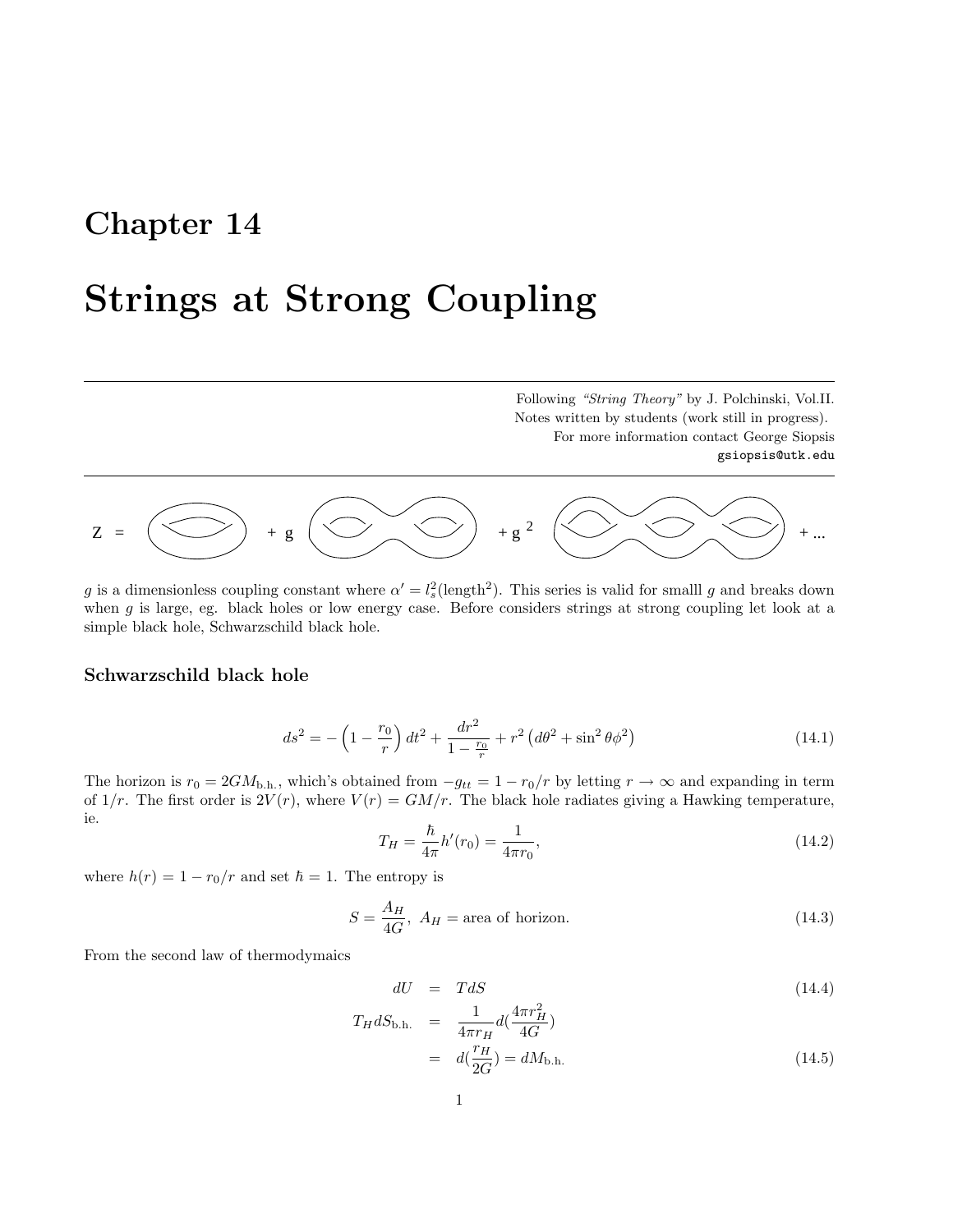which is agree with the second law. From classical thermodymaics a sphere will radiate with energy density, u

$$
u \propto T^4
$$
  

$$
U = uV \propto T^4 R^3.
$$

and from schwarzschild black hole

$$
r_0 \propto M_{\text{b.h.}} = U \propto T^4 R^3 \text{ but}
$$
  
\n
$$
T \propto \frac{1}{\sqrt{r_0}}
$$
  
\n
$$
S \sim \frac{U}{T} \sim T^3 V = r_0^{-3/2} r_0^3 \sim r_0^{3/2} \sim M_{\text{b.h.}}^{3/2} \ll M_{\text{b.h.}}^2
$$
\n(14.6)

which is disagree with the second law. Next try to reconcile by considering strings. From Hamiltonian eigenvalue,

$$
H \sim \alpha' p^2 + N
$$
  

$$
M^2 \sim \frac{N}{\alpha'} = \frac{N}{l_s^2}, \alpha' = l_s^2.
$$

At high excited strings,  $N \gg 1$ ,



The strings looks like ramdom walks with N steps

m 0 sim  $1/$ ; s

Strings live in D dimensions, therefore there are D possible directions for strings to move to or  $D \times D \times \cdots$ , for n steps,  $D^n$  possiblities, ie.

$$
S \sim \ln D^n = n \ln D \sim n
$$
  
total mass M =  $nm_0 \sim \frac{n}{l_s} \sim \frac{S}{l_s}$ , then  

$$
S \sim M l_s
$$
 (14.7)

but black holes have a strong coulping g or strong gravitational interaction. Therefore let take the strong coupling g into consideration. From classical physics, we know that G is a constant and has unit time<sup>2</sup> and from strings  $G \sim g^2 \alpha' \sim g^2 l_s^2$  (in everyday life experience, curvature  $\lt 1/l_s$  making Einstien's equation still valid). With  $G \sim g^2 l_s^2$  constant, there are two possiblities.

(i) If g small, then string perturbation thoery is still valid.

(ii) If g large(l<sub>s</sub> small) or  $M \sim \frac{\sqrt{N}}{l_s}$  increase, then l<sub>s</sub> small enough  $l_s \sim r_0$  and  $S_{\text{bh}} \sim \frac{r_0^2}{G} \sim \frac{1}{g^2}$ . Then  $S \to$  $S_{\rm b.h.}$  and

$$
S_{\text{b.h.}}^{1/2} MG^{1/2} \sim S_{\text{b.h.}} \text{ or}
$$
  

$$
S_{\text{b.h.}} \sim M^2.
$$
 (14.8)

Next let consider Kaluza-Klein black hole with the metric and following properties

$$
ds^{2} = -\frac{1}{\sqrt{f}}(1 - \frac{r_{0}}{r})dt^{2} + \sqrt{f}\frac{dr^{2}}{1 - \frac{r_{0}}{r}} + \sqrt{f}r^{2}(d\theta^{2} + \sin^{2}\theta d\phi^{2})
$$
(14.9)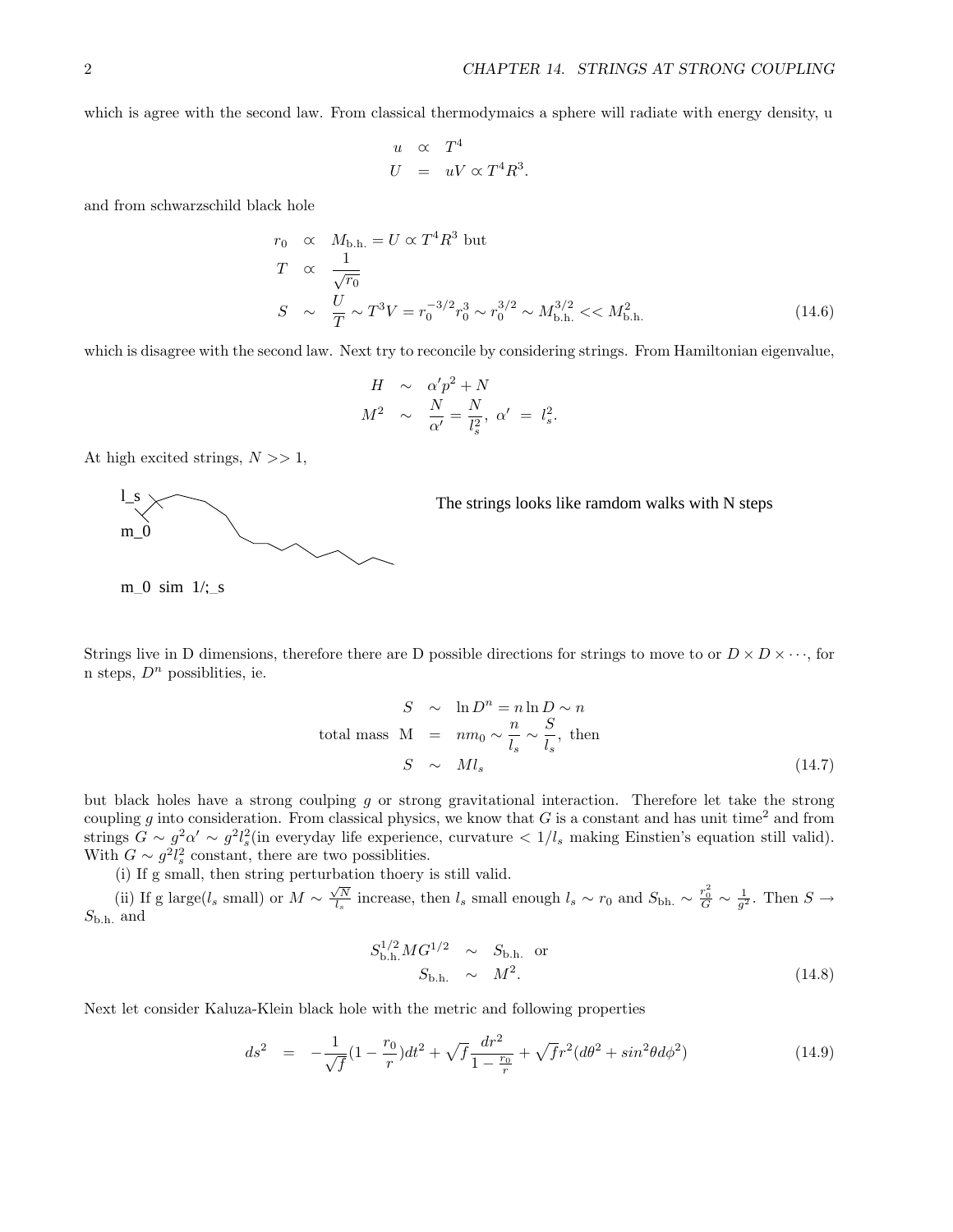$$
f(r) = 1 + \frac{r_0 \sinh^2 \gamma}{r}
$$
  
\n
$$
h(r) = \frac{1}{\sqrt{f}} (1 - \frac{r_0}{r})
$$
  
\n
$$
\approx \left(1 - \frac{r_0 \sinh^2 \gamma}{2r}\right) (1 - \frac{r_0}{r})
$$
  
\n
$$
\approx 1 - \frac{r_0}{r} \left(1 + \frac{\sinh^2 \gamma}{2}\right)
$$
\n(14.10)

$$
2GM = r_0 \left(1 + \frac{\sinh^2 \gamma}{2}\right) \tag{14.11}
$$

$$
T_H = \frac{h'(r_0)}{4\pi} = \frac{1}{4\pi r_0 \sqrt{f}} = \frac{1}{4\pi r_0 \cosh\gamma}
$$
\n(14.12)

$$
A_H = 4\pi \sqrt{f} r_0^2 = 4\pi r_0^2 \cosh\gamma \tag{14.13}
$$
\n
$$
C = \frac{r_0 \sinh(2\pi)}{f} \tag{14.14}
$$

$$
Q = \frac{1}{2G} \sinh(2\gamma) \tag{14.14}
$$
\n
$$
r_0 R_{\sinh(2\gamma)} \tag{14.15}
$$

$$
n = \frac{r_0 n}{2G} \sinh(2\gamma) \tag{14.15}
$$

where Q, a charge, comes from momentun in the extra dimension and n, a number of state, relates to momentum and the extra dimension radius, R, by

$$
p = \frac{n}{R}
$$
  

$$
Q = \frac{p}{2} = \frac{n}{2R}.
$$

The 10 dimensional Kaluza-Klein metric, reduced to 4-D, and its properties are

$$
ds^{2} = -h(r)dt^{2} + \frac{dr^{2}}{h(r)} + \sqrt{\Delta}r^{2}(d\theta^{2} + sin^{2}\theta d\phi^{2})
$$
\n(14.16)

$$
h(r) = \frac{1}{\sqrt{\Delta}} (1 - \frac{r_0}{r})
$$
  
\n
$$
\Delta = f_1(r) f_2(r) f_3(r) f_4(r)
$$
\n(14.17)

$$
\Delta = f_1(r) f_2(r) f_3(r) f_4(r) \qquad (14.17)
$$
  
\n
$$
Q_i = \frac{\lambda_i r_0}{G} \sinh(2\gamma_i) \qquad (14.18)
$$

$$
M_{\rm b.h.} = \frac{r_0}{8G} \prod_{i=1}^{4} \cosh(2\gamma_i)
$$
 (14.19)

$$
S = \frac{A_H}{4G} = \frac{\pi r_0^2}{G} \prod_{i=1}^4 \cosh\gamma \tag{14.20}
$$

$$
T_H = \frac{1}{4\pi r_0} \prod_{i=1}^4 \frac{1}{\cosh \gamma_i} \tag{14.21}
$$

$$
dU = TdS + \sum_{i} \Phi_i dQ_i.
$$
\n(14.22)

If consider in an extremmal case, with fixed  $Q_i$ ,  $r_0 \to 0$ , then  $\gamma_i \to \infty$  and

$$
\frac{\sinh(2\gamma_i)}{\lambda_i} \sim \frac{e^{2\gamma_i}}{2}
$$

$$
\frac{GQ_i}{\lambda_i} \sim \frac{r_0}{2}e^{2\gamma_i}
$$